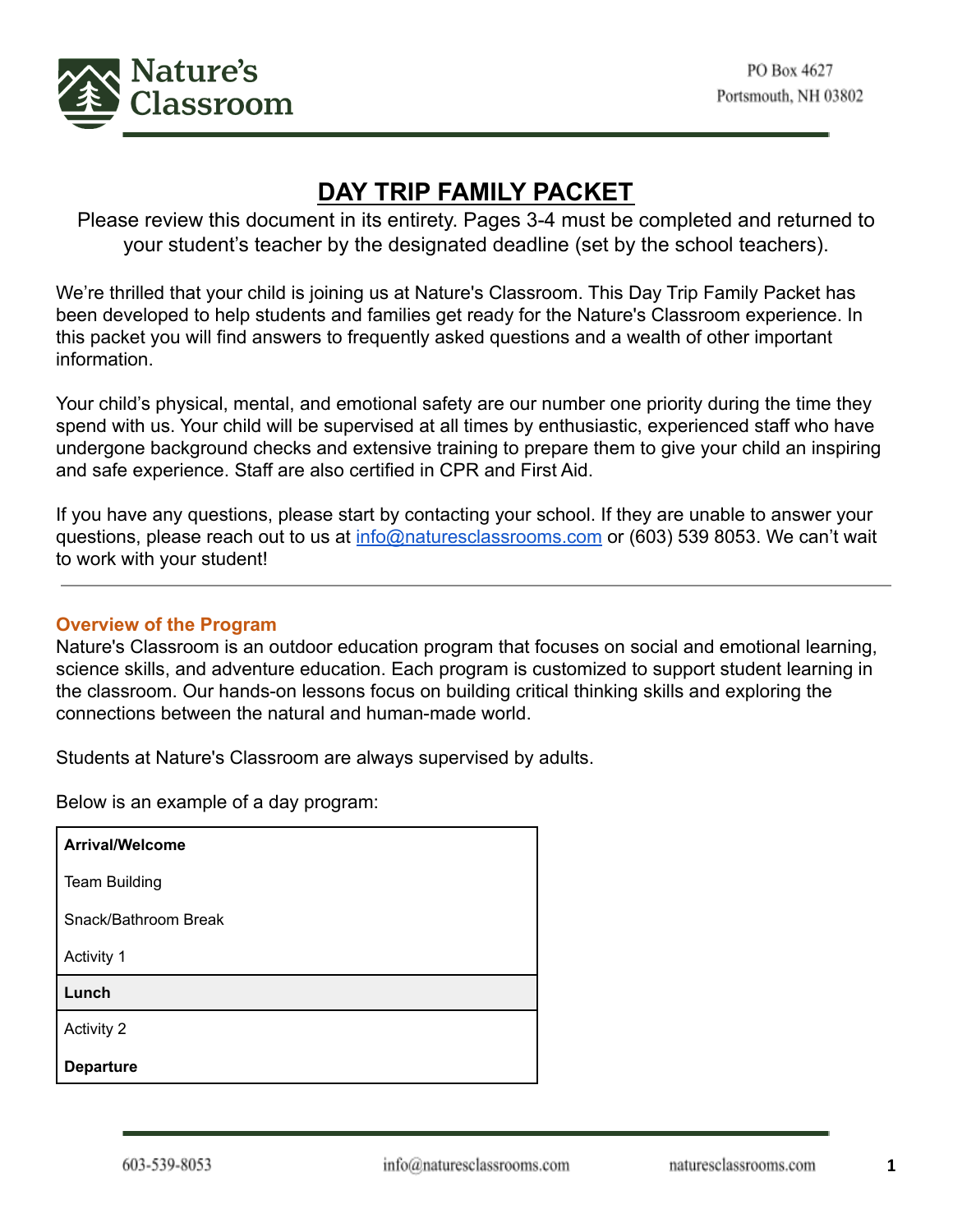

## **Food Allergies / Dietary Needs**

We cater to a number of dietary needs. We can accommodate many allergies including nut, gluten, wheat, dairy, soy, shellfish, egg and lactose allergies, intolerances and restrictions. Vegetarians and vegans can also be accommodated. Make sure your school is aware of any dietary restrictions or preferences.

## **Visitors and Communication**

We ask you not to visit Nature's Classroom during your child's field trip. Students are not permitted to have cell phones at Nature's Classroom. This is to encourage them to enjoy life "unplugged" - live in the moment and appreciate their surroundings. If there is an emergency and you need to reach your child, please contact us at (603) 539 8053.

#### **Behavior Expectations**

Below is a copy of the Nature's Classroom Behavior Expectations. We require every student and their family to read the expectations and sign an acknowledgement statement.

We are committed to providing a safe, positive experience for all students. As part of the Nature's Classroom community, students are expected to be familiar with and follow these behavior expectations. Students who are unable to follow them may be disciplined and sent home at the discretion of the school. Please discuss these expectations with your child prior to the field trip.

- Students must remain with their group and instructor or teacher/chaperone at all times. Students should never be alone on camp or leave the property alone.
- All medications should be given to the school teacher or medical staff.
- Students are asked to take care of the property and report any damages.
- Students should use equipment for its intended purpose and in a safe manner.
- Physical fighting or altercations are not tolerated and may result in immediate separation or dismissal without refund of tuition.
- Bullying is not tolerated and all suspected bullying instances will be dealt with firmly and may result in immediate separation or dismissal without refund of tuition.
- All school rules will be enforced at Nature's Classroom.

# **Additional Important Information!**

Students should be ready to participate in activities when they get off the bus. They should be wearing closed toed shoes.

#### **Students should bring:**

- **● Backpack**
- **● Sunscreen**
- **● Bugspray**
- **● Water bottle**
- **● Extra warm layer**

Please check the weather and plan according to expected precipitation and temperatures. Students will be outside (unless there is thunder and lightning).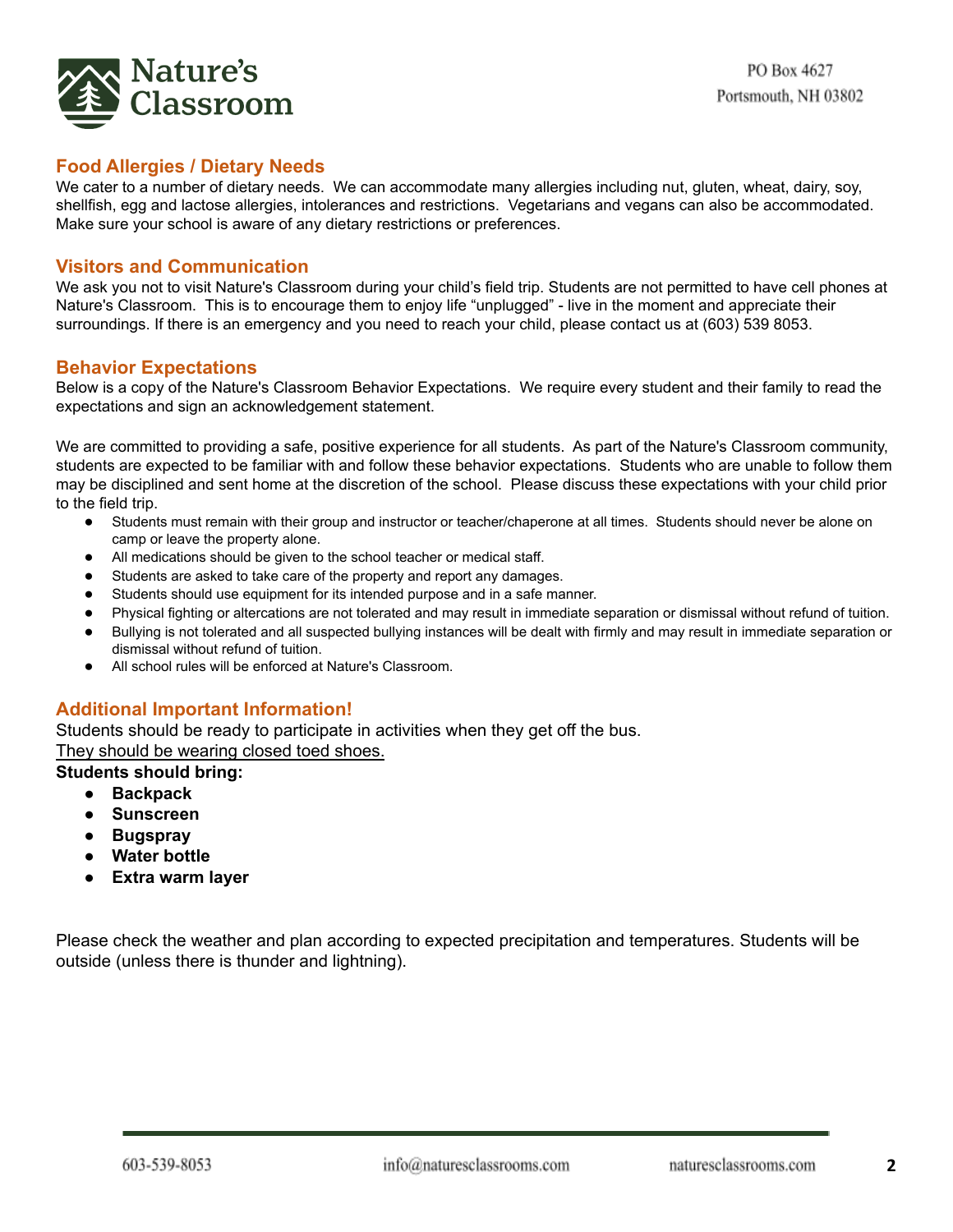

## PLEASE FILL OUT AND TURN IN THE FOLLOWING PAGES

| <b>Student's Name:</b> | School: |        |
|------------------------|---------|--------|
| Date of Birth:         | Gender: | Grade: |

#### **Parent/Guardian and Student Contract and Waiver**

I have read and completed the Family Packet in its entirety. My child and I understand what is expected of us before and during Nature's Classroom New England and we agree to abide by the rules, procedures, and behavior expectations detailed within. I grant permission for my child to participate in all activities and Nature's Classroom New England programs, including but not limited to challenge-course, out-of-camp trips by foot (hiking), and out-of-camp emergency transportation by van, bus or other designated vehicle. I also understand that during my child's participation at Nature's Classroom New England, she/he/they may be exposed to a variety of risks and hazards, foreseen or unforeseen, which cannot be eliminated without fundamentally altering the unique character of the program. Those hazards include, but are not limited to, hiking/walking/running/playing outside; ticks, snakes, insects, and large-animals; sunburn and heatstroke, dehydration, hypothermia and other mild or serious conditions or injuries; falling and rolling rock; drowning; lightning and unpredictable forces of nature (including weather that may change to extreme conditions without notice), etc. I am aware of these risks, and I assume them on my child's behalf. Nature's Classroom New England is not responsible for lost, stolen or damaged articles. I, the undersigned, have read and understand my responsibility to complete and submit all necessary forms and fees on time (and that my child will not be allowed to attend the program if any forms in the Family Packet are incomplete). As a condition of my participation in the Nature's Classroom New England program, I acknowledge that participation is entirely voluntary, and I agree to assume full responsibility for the risks that participation may entail. I voluntarily agree to release and hold harmless Nature's Classroom New England to the fullest extent permitted by law. I agree that any dispute concerning, relating, or referring to this contract, any representation concerning my child's outdoor education experience, or the outdoor education experience itself shall be resolved exclusively by binding arbitration in in the state and county where this camp is physically located, according to the then existing commercial rules of the American Arbitration Association and the substantive laws of that state.

#### **I HAVE READ THIS AGREEMENT. I FULLY UNDERSTAND IT AND AGREE TO BE LEGALLY BOUND BY IT.**

|                                                                                                                |                                                                                                                                                                                                                                | Date: ________________ |  |
|----------------------------------------------------------------------------------------------------------------|--------------------------------------------------------------------------------------------------------------------------------------------------------------------------------------------------------------------------------|------------------------|--|
|                                                                                                                |                                                                                                                                                                                                                                |                        |  |
|                                                                                                                |                                                                                                                                                                                                                                |                        |  |
| ,我们也不能会在这里,我们也不能会在这里,我们也不能会在这里,我们也不能会不能会不能会不能会不能会不能会不能会。""我们,我们也不能会不能会不能会不能会不能会不                               |                                                                                                                                                                                                                                |                        |  |
| <b>Emergency Information</b>                                                                                   |                                                                                                                                                                                                                                |                        |  |
|                                                                                                                |                                                                                                                                                                                                                                |                        |  |
|                                                                                                                |                                                                                                                                                                                                                                |                        |  |
| Cell Phone: _______________________________Home Phone: _________________Work Phone: __________________________ |                                                                                                                                                                                                                                |                        |  |
|                                                                                                                |                                                                                                                                                                                                                                |                        |  |
|                                                                                                                |                                                                                                                                                                                                                                |                        |  |
| Cell Phone:                                                                                                    | Home Phone: North States and States and States and States and States and States and States and States and States and States and States and States and States and States and States and States and States and States and States | Work Phone:            |  |